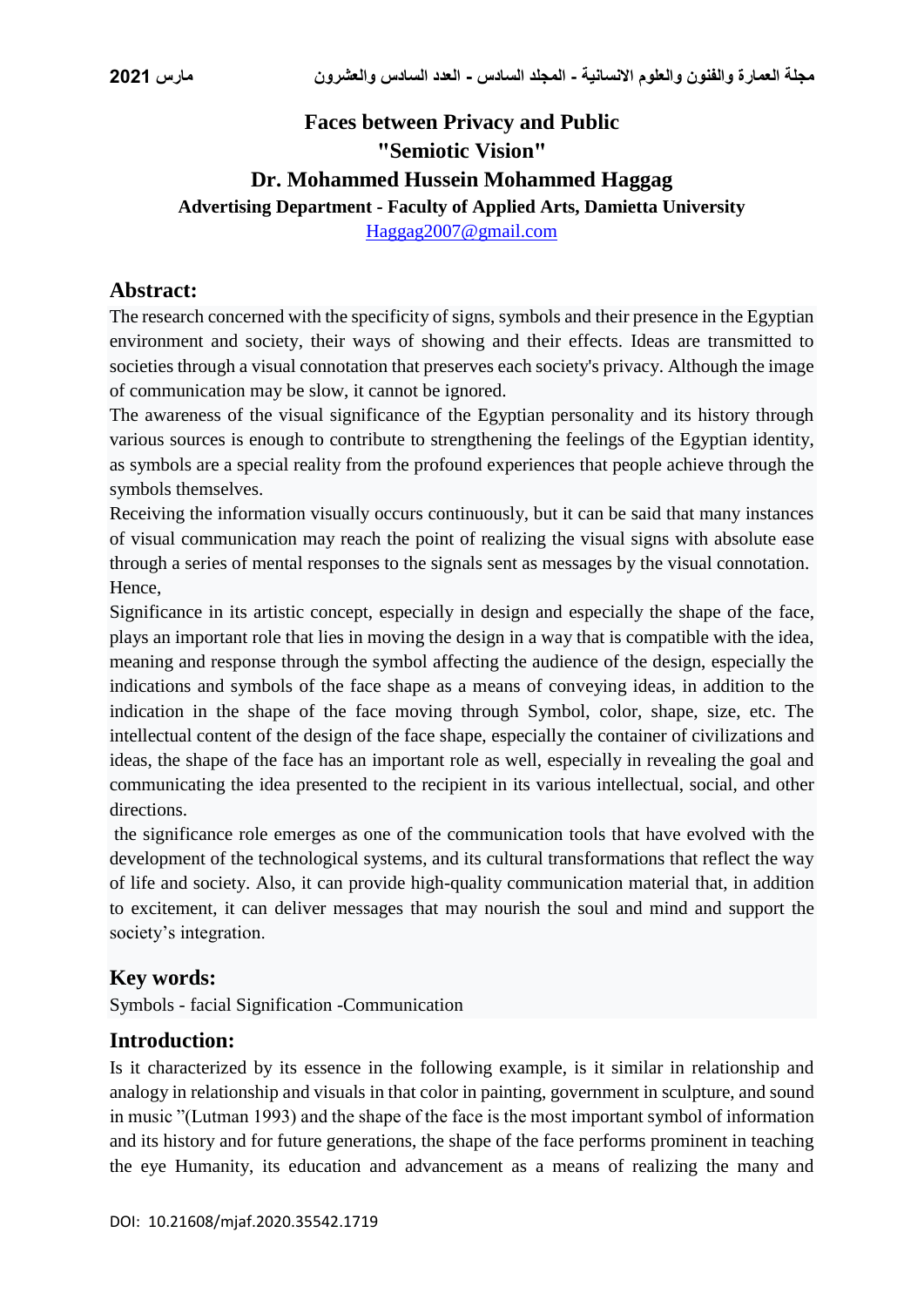disparate messages, the indications and symbols of the shape of the face (frankincense 2014) The internal image of the human being writes a physical form, symbols, its effect on all forms of culture, of which the design is one of them, and the symbol expresses the level of the deceptive superficial phenomenon, trying to embody the internal nature of the human being in a tangible form and has symbolized one of the data that the designer adopted to express the shape of the face

The symbol has a connotation that is further than it appears in reality, and what enters the symbol in its composition has intellectual, philosophical and aesthetic dimensions through the shape of the face, as it is represented by the state of ambiguity surrounding the design achievement. Rather, it is a quick nod or an occasional relationship.

Symbolism used symbol, metaphors, and simile colors, to create motivations for people to think, instead of presenting ideas in a simple superficial manner, and the arts formed a true repository of symbols, which required an additional effort to understand the overall picture of the design work, especially since designers have discovered the symbolic potential For things, from here the problematic of the research **lies in the following question**:

- What are the signs of the symbol, not the shapes of the faces, and what is the role of the semantics of the symbol, not the shapes of the faces, in works of art, especially in determining the special style of each designer? .

### **Research objectives and importance**:

**The research aims,** as well as its importance, in reaching the following:

-Defining some specific standards for works based on the indications of the shape of the face.

-The study sheds light on the symbolic connotations of the shape of the face as a behavior that has no laws and cannot be foreseen in order to determine its role in enriching the design work approved on it.

-Emphasizing the role symbolic of a clear face shape in the lives of designers.

#### **search limits**:

The space for discussion of the symbol's connotations for the shape of the face between the public and the private in all its psychological, historical and social contexts is not wide. Which the research pages cannot accommodate, the study is limited to the following:

-A theoretical presentation of the symbol's indications for the shape of the face between the general and the private and the factors leading to it and interfering with it.

#### **Azimuth between generation and hermeneutics:**

Bart defines the symmetry of a face as the essential additive to identity, "an expression of the truth of being. Looking at a person's portrait means searching for his essence as he is in himself. Defining the existence of the object" beyond a simple civil or hereditary resemblance.

The azimuth is not the sum of the physiological features, nor is it indivisible or descriptive. "It is not an intellectually ready given, as it is with a clue. It will not be a simple analogy either - it is that excess thing that leads from the body to the soul, to an initial intuition

And those abstract features emerged in the form of a number (1,2) for the face that can blend and adapt to any meaning we want to project it on, such as the origins and the Pharaonic civilization, and it bears completely contradictory interpretations and falls into symbolic and mental meanings on a series of shapes with a Pharaonic form, the mental image The shape is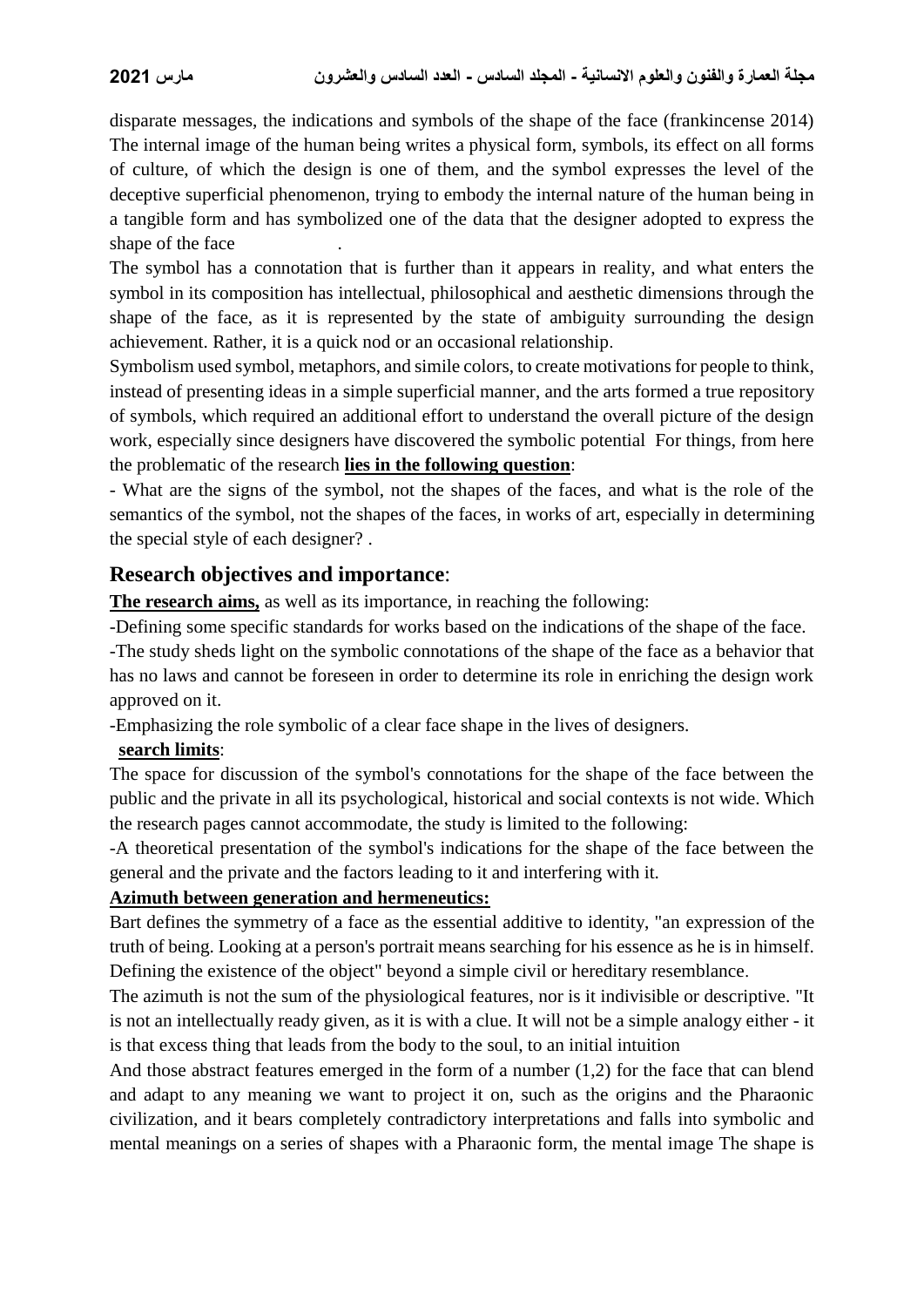similar to the way things are represented in and from the world - it replicates or mimics what we see, and normally we experience it in a similar way to the visual (Frampton 2009)

#### **The face between the sign and the symbol.**

The symbol "symbol", the intellectual energy with a specific content of intellectual connotations, is linked to identical sensory and realistic signs, because it produces reality and is not a reflection of it. Therefore, we cannot understand the different practices of the human being in any particular culture, without the role that the symbols can play They constitute tools that may help a person know the world, and Hegel says that the symbol is a "sign outside the self that contains the content of the representation that it invokes from it. The symbol does not have to be identical to its meaning. Our eyes are a subject or a picture of it "(Hegel, 1978). Thus symbolic forms are the sum of the culture that the children of the human race create. They are forms that confirm the human possession of the symbolic energy that is characterized by its formative character and not its repetitive nature, and the appearances associated with our real world, so that the material thing is not the symbol but the symbol His is the truth of the symbol "(Bergson 79AD) and we find that facts are hidden behind symbolic forms, and everything that exists is a symbol of truth." (Hammoudi 1986) The link between form and content in the design work is a natural and not artificial connection like the one we find in the reference And its meaning. Accordingly, we can replace a sign with another signal in the scope of a specific science without changing the meaning. "(Ziada 1988)



# **Self-applications of faces between private and public**

The dialectical relationship and theoretical approach that the researcher followed in researching the relationship between the significance of the shape of faces between the private and the public as a step to define a clear style and a distinctive path and to confirm what has been narrated about the interpretation of the significance of the shape of faces between the private and the public. During the Adobe Photoshop image processing program, the researcher selected three works only to clarify and explain the significance of the shape of faces between the private and the public in order to highlight the basic features of the technical treatments based on the design elements and foundations .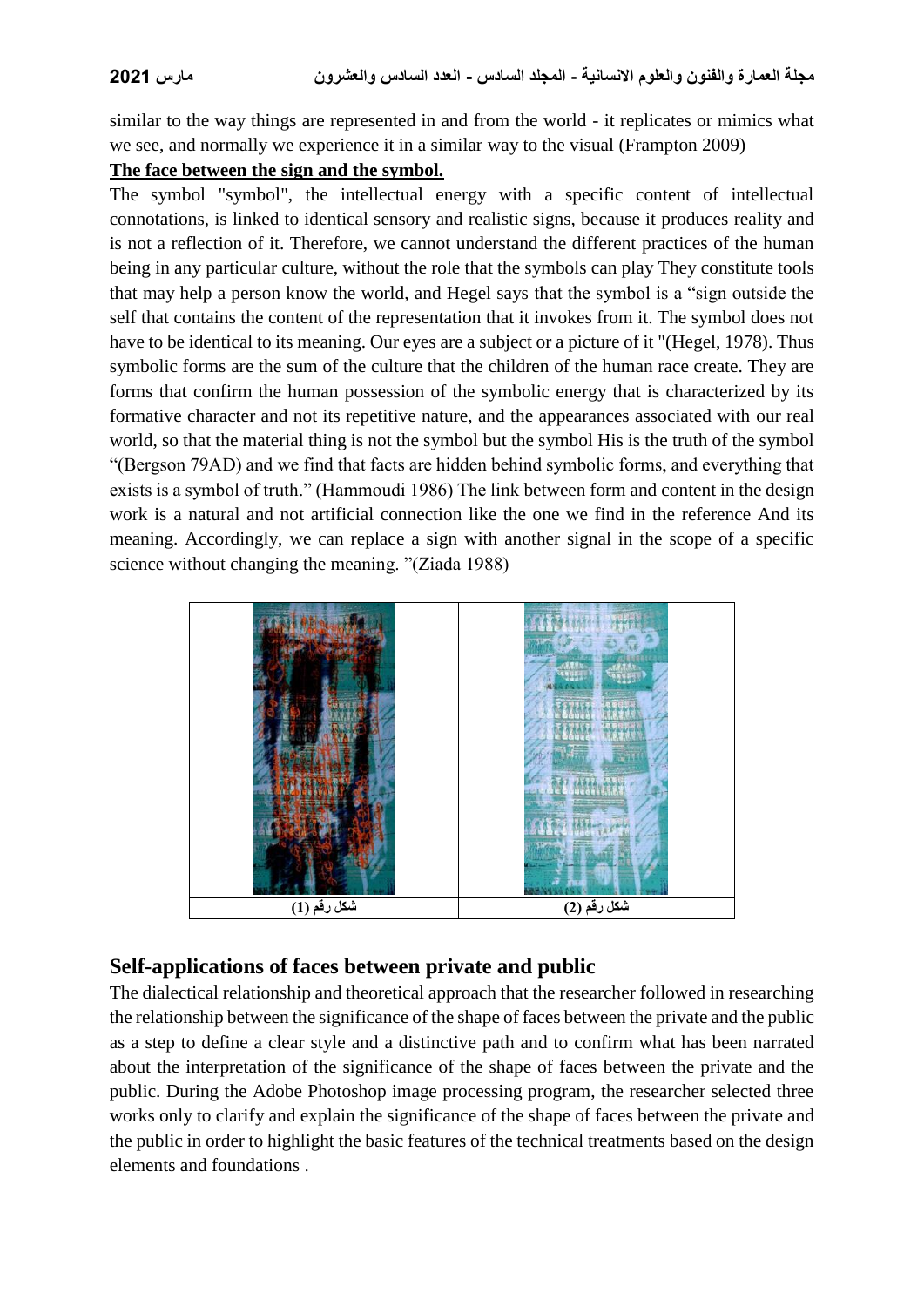# **Findings and recommendations**

From the previous proposition and through theoretical study and personal experience, we can conclude the following:

# **First: Results**

1-There is no indication of identity in a design work without symbols of explicit and definite significance.

2-The shape of the face occurs crowding of the defining elements of human identity within its space, so the shape of the face plays an important role to emphasize the features of the identity of the face.

3-The significance of the symbols confirms when a clear contrast occurs, whether it is the color, size, or texture (the difference in the meaning of the symbols) or the contrast of the shape with the floor.

4-Knowing the meaning of the symbols for the shape of the face confirms for us the knowledge of the pure forms of reality and history and provides us with knowledge of past events.

### **Secondly, recommendations**:

It is recommended that the researcher delve into the study of the semantics of the symbols in what lies behind the shapes of faces.

# **Referances:**

Paolella, Alfonso. 1980. "ROLAND BARTHES," La Chambre Claire. Note Sur La Photographie"(Book Review)." *Belfagor* 35: 735.

Abady, al fayrooz 1993, al kamos al mohed bayrot moasaset el rsala

Allaban , sherif drwesh.2014 technologya al nashr al sahafy al etgahat el hadetha , al tabaa , al kahera ,al dar al masrya al lebnanya .

Al mogam al falsafi , mogama al logha al msrya , 1979, al kahera , al hyaa al amma leshoon al matabee al amerya .

bergson , henay ,al fekr w al wake al motharek , samy al drobi , dmeshk , mtbaet al ensha. bnekrat ,saeed ,2005, al semaeyat mfahemha w tatbekatha , soriya .

Hamodii,tsedet ayt 1986 , athar al ramzya al gharbya fe msrah twfek al hakem, bayrot ,dar al hadatha leltbaa w al nashar .

zeyada , maan , 1988, al mwsoaa al falsafya al arabia , byrot , maaad al enmaa al arabi .

saleba , gamel , 1982 , al mogam al falsafi , byroot , dar al ktab al lebnani .

alosh , saeed, 1985, mogam al mostlhat al adabya al moasra , ard w takdem a targama , dar al ktab al lebnani , soshbers , al dar al bydaa.

aly , mohamed al gergani , 1985 , al tarefat , byrot , mktabet lebnan

frambeton , dannel ,2009, naho flsafet lelcinema targamet ahmed yousef masr , al markaz al kwmi leltrgama .

kamal ,abd el rehem ,2015,al kamos al basary end barth

lotman 1993, al logha bwsfha mada awlya leladab , trgma gameel nsef al takrety , baghdad mgalet al aklam

malof amen 1999, al hwayat al katela kraat fe al entmaa w al awlama dmshk , ward leltbaa w al nashr .

malof , loius , 1908, al mngd fe al adab w al olom , byrot , al matbaa al katholekya .